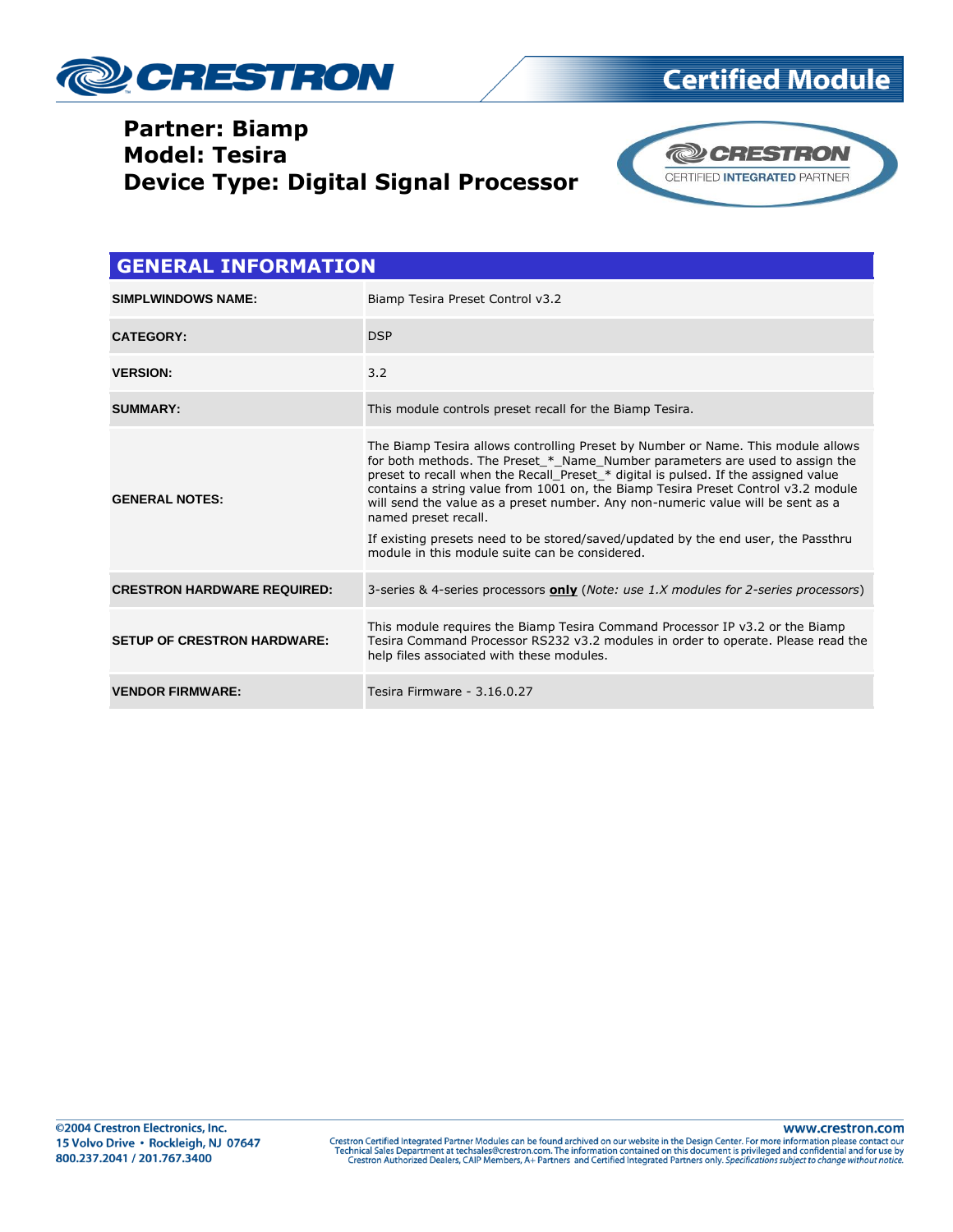

### **Partner: Biamp Model: Tesira Device Type: Digital Signal Processor**



**Certified Module** 

| <b>PARAMETER:</b>           |                                                                                                                                                                                                                                                                                                                                                                                                                                                        |
|-----------------------------|--------------------------------------------------------------------------------------------------------------------------------------------------------------------------------------------------------------------------------------------------------------------------------------------------------------------------------------------------------------------------------------------------------------------------------------------------------|
| Preset * Name Number        | The Biamp Tesira allows controlling Preset by Number or Name. This module allows<br>for both methods. The Preset_*_Name_Number parameters are used to assign the<br>preset to recall when the Recall Preset * digital is pulsed. If the assigned value<br>contains a string value from 1001 on, the Biamp Tesira Preset Control v3.2 module<br>will send the value as a preset number. Any non-numeric value will be sent as a<br>named preset recall. |
| <b>Command Processor ID</b> | Setting to indicate the ID for the command processor that this module will register<br>itself with.                                                                                                                                                                                                                                                                                                                                                    |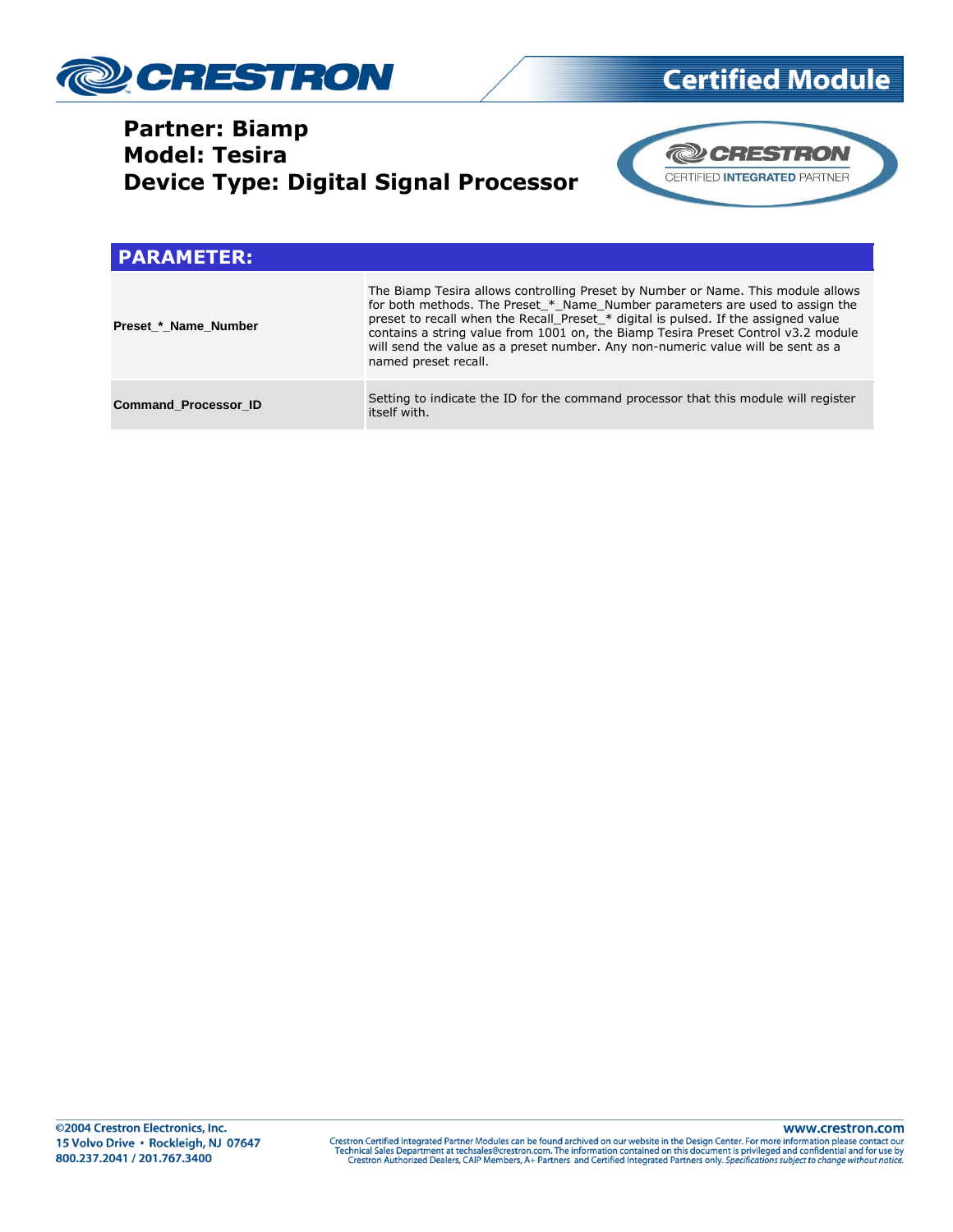

### **Partner: Biamp Model: Tesira Device Type: Digital Signal Processor**



#### **CONTROL:**

**Recall\_Preset\_\*** D

Pulsing this signal will send the assigned Preset\_\*\_Name\_Number as a named preset or a number preset depending on its value.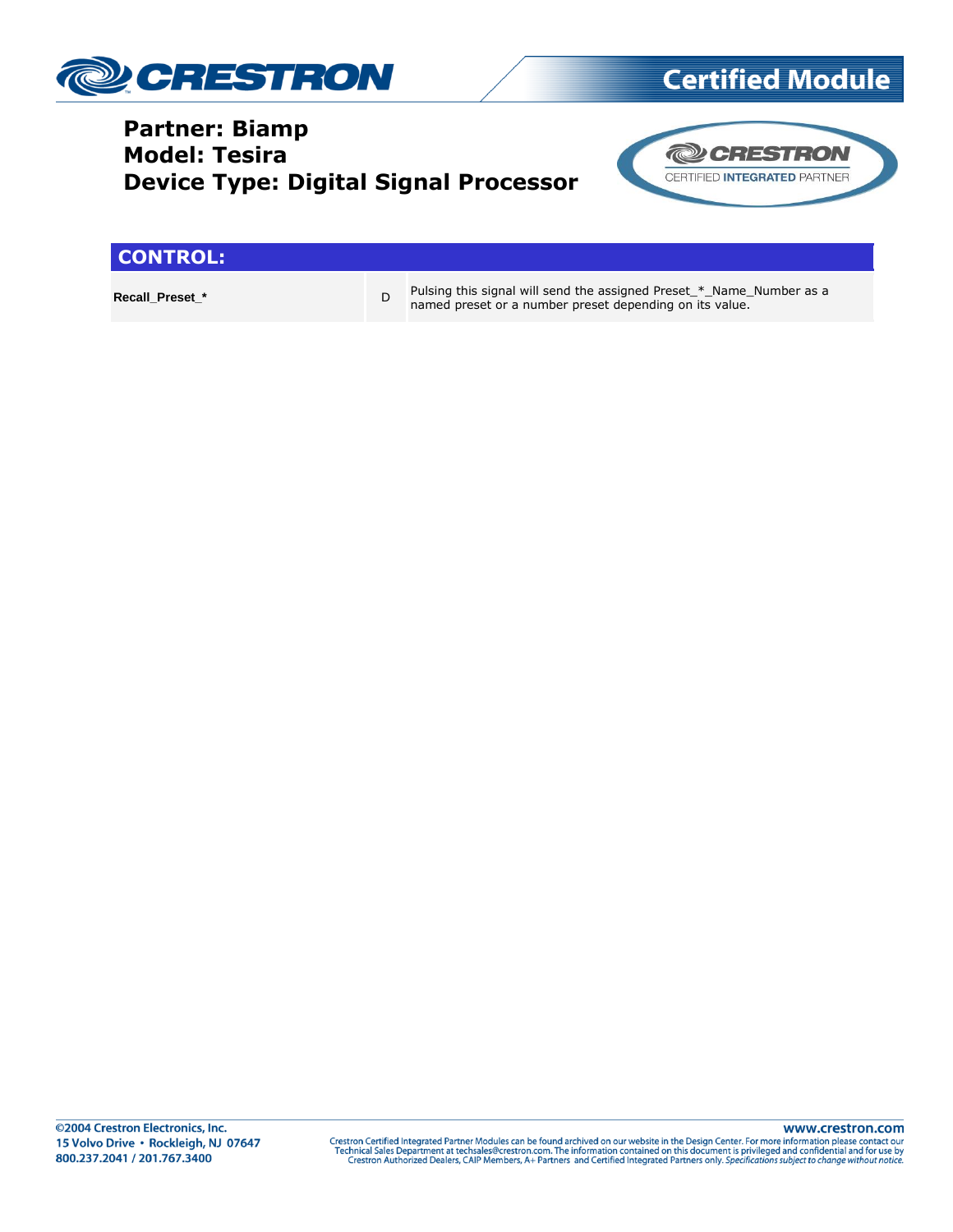

### **Partner: Biamp Model: Tesira Device Type: Digital Signal Processor**



#### **FEEDBACK:**

**Is\_Initialized** D

Signal is high to indicate the module has successfully received all required responses from its initializing queries.